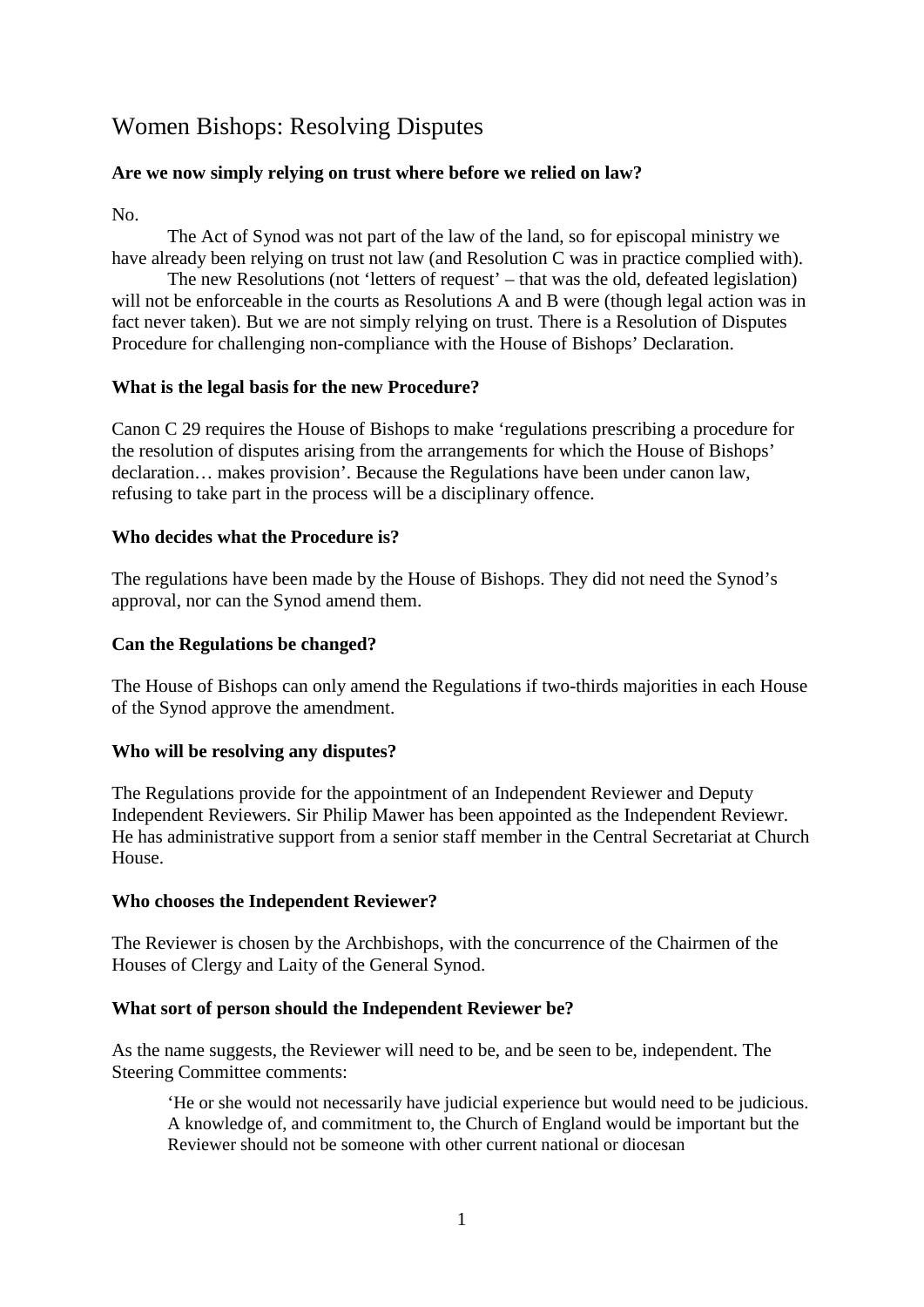responsibilities… the choice of a person of quality, integrity and fairness will be absolutely crucial.'[1](#page-1-0)

#### **Who can bring a grievance against whom?**

A Parochial Church Council can bring a grievance against any archbishop, bishop, dean, archdeacon, rural dean or priest with the cure of souls.

# **Will the process drag on?**

No. Normally the grievance must be brought within three months of the act or omission complained of. The review must be completed within two months.

# **What will the Reviewer do?**

The Reviewer can require the parties to provide information and documents and answer questions. He or she can hold a hearing and require people to attend. It is important to remember that this is a Resolution of Disputes Procedure: its purpose is to resolve disputes. The Reviewer may seek to achieve a settlement of the grievance, for example by mediation. Otherwise the outcome is a written report. If the grievance is found to be justified, the Reviewer may make recommendations for addressing it.

# **What about matters other than parish Resolutions?**

Although grievances can only be brought by PCCs, anyone can raise concerns with the Independent Reviewer about 'any aspect of the operation of the House of Bishops' Declaration', and the Reviewer may inquire into them, requiring office holders to provide information and documents and answer questions as necessary. Such an inquiry will usually be about issues in general (selection, training, ordination, appointments), though the Reviewer may conduct an inquiry into a single act or omission.

Forward in Faith is monitoring implementation of the Declaration in general, and will send regular reports to the Reviewer.

# **Will the process be transparent?**

The Reviewer must publish an annual report, including information about the grievances, decisions taken and recommendations made, the extent to which recommendations have been carried out, other concerns received, and inquiries undertaken in response to those concerns.

# **Is this sort of procedure used elsewhere?**

The procedure is based on similar procedures that operate with regard to the civil service, the health service and universities.

<span id="page-1-0"></span><sup>&</sup>lt;sup>1</sup> Steering Committee Report (GS 1924), paras  $68-69$ .